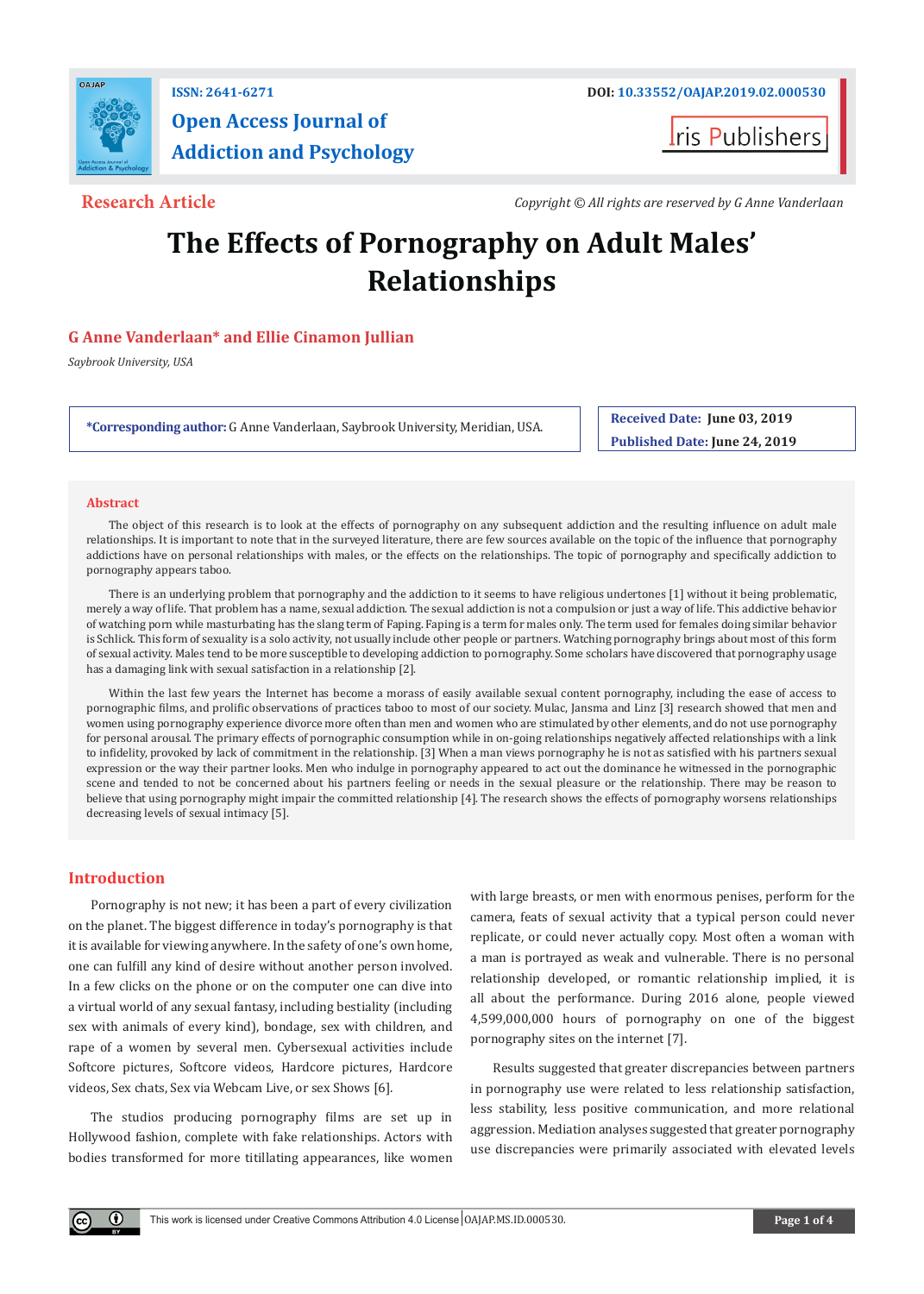of male relational aggression, lower female sexual desire, and less positive communication for both partners, which then predicted lower relational satisfaction and stability for both partners. Results suggest that discrepancies in pornography use at the couple level are related to negative couple outcomes. Pornography differences may alter specific couple interaction processes which, in turn, may influence relationship satisfaction and stability [8].

Men are living a lie by watching pornography and masturbating to what is on their screens for many hours daily. They no longer need to court a partner or even give of themselves in any way. Sun, Bridges, Johnson, and Ezzell [9] explained, the commercial part of pornography has blended together this consistent theme of violence and abuse of women. Being put off by their partners or being ignored provides a justification to the male to find other sources for their sexual release. They can relieve themselves and not have to communicate with their partner. Their partner becomes the pornography. "Men look at women in a degrading fashion more often after viewing pornography. Behaviors toward women and the problems associated with non-sexual and sexual behaviors and then comparing them" [3]. The sexual stimulation must become more exciting to obtain their release. They can try and copy what they see but are rebuffed by their female partner. Even if they are successful in receiving consent to experiment from their female counterparts, sexual acts they desire to complete are impossible for typical humans. Men often cannot arouse themselves and feel compelled to go back into the world of fantasy found in the porn world. Yucel and Gassanov [10] use the Interpersonal Exchange Model of Sexual Satisfaction that suggest that sexual satisfaction is contingent on the incentives and satisfactions found in the sexual relationship. It shows how the amount of satisfaction is in how it is contingent on satisfaction. The authors explained, "that sexual satisfaction will be lower when either partner uses pornography since the actual level of sexual rewards in marriage may not compare favorably to the expected level of sexual rewards obtained through pornographic images" (p. 137). This creates the need for exotic sexual acts from partners sabotaging normal sex because of those images viewed.

Pornography can be harmful in a marriage and can lead to men viewing their partner as less sexually attractive because pornography actors chosen specifically for their sexual appearance. Men tend to judge partners by comparing them to those he sees on the pornographic websites, and their sexual performance might give the man the idea that his partner cannot perform as she should. Maddox, et al. [2] explained, that pornography is a good example of this judgment in that they described the various problems through which pornography can be harmful to a marriage. In a marriage relationship when the other person is unhappy, the relationship can suffer. Couples influence each other and in a good relationship many people want to make sure they meet expectations. In marriages where those expectations remain unmet, the relationship may suffer. In a relationship many women feel bad if they cannot match up to the actors on the screen. Stewart & Szymanski [11], explained that that research in this area shows that there tends to be a reverse cause with marital unhappiness showing that it may

increase pornography use then reducing the use of pornography. They gave self-reports to those men who used pornography and wondered if the respondents told the truth about the pornography because they have found many men did not want to be honest about their pornography uses. They also did not know if these men used pornography solo or with their spouse because those couples who use pornography together have fewer problems than those who use pornography without their spouse.

Divorce and unhappy relationships do not always have wonderful endings. Not all people who view pornography are addicted and it is unknown to what extent that pornography use contributes to these problems. Access to pornography is allowed in various public places including are many libraries. How an individual addicted gets the help they need is unclear. Ariely and Loewenstein [12], proposed that pornography use or addiction with individuals may not be in the right state of mind, or not considered to be in a normal state. Policy makers or APA might step in and show the public the dangers linking pornography addiction to unhappiness and causing problems in relationships, even problems in committed relationships. They also suggest if a person is serious and wants to have a good relationship, they should seek out those people who would go along with their pornography viewing together in the marriage rather than keep it a secret. Ariely and Loewenstein [12]. The next section discusses the connection between porn addiction and its influence on the individual's brain.

### **How is the Brain Influenced?**

This section will discuss the various research conducted on pornography addiction on the brain using relative past research. Kühn & Gallinat [13] found that viewing pornography becomes an addiction, and it affects the male's gray matter, which makes it harder to be able to maintain relationships with sexual partners.

Since pornography appeared on the Internet, the accessibility, affordability, and anonymity of consuming visual sexual stimuli have increased and attracted millions of users. Based on the assumption that pornography consumption bears resemblance with rewardseeking behavior, novelty-seeking behavior, and addictive behavior, we hypothesized alterations of the frontal striatal network in frequent users [13].

These researchers also reported the reasons for this kind of addiction to pornography as: The negative association of selfreported pornography consumption with the right striatum (caudate) volume, left striatum (putamen) activation during cue reactivity, and lower functional connectivity of the right caudate to the left dorsolateral prefrontal cortex could reflect change in neural plasticity as a consequence of an intense stimulation of the reward system, together with a lower top-down modulation of prefrontal cortical areas. Alternatively, it could be a precondition that makes pornography consumption more rewarding [13].

According to Brand, et al. [6] The results support a role for the ventral striatum in processing reward anticipation and gratification linked to subjectively preferred pornographic material. Ventral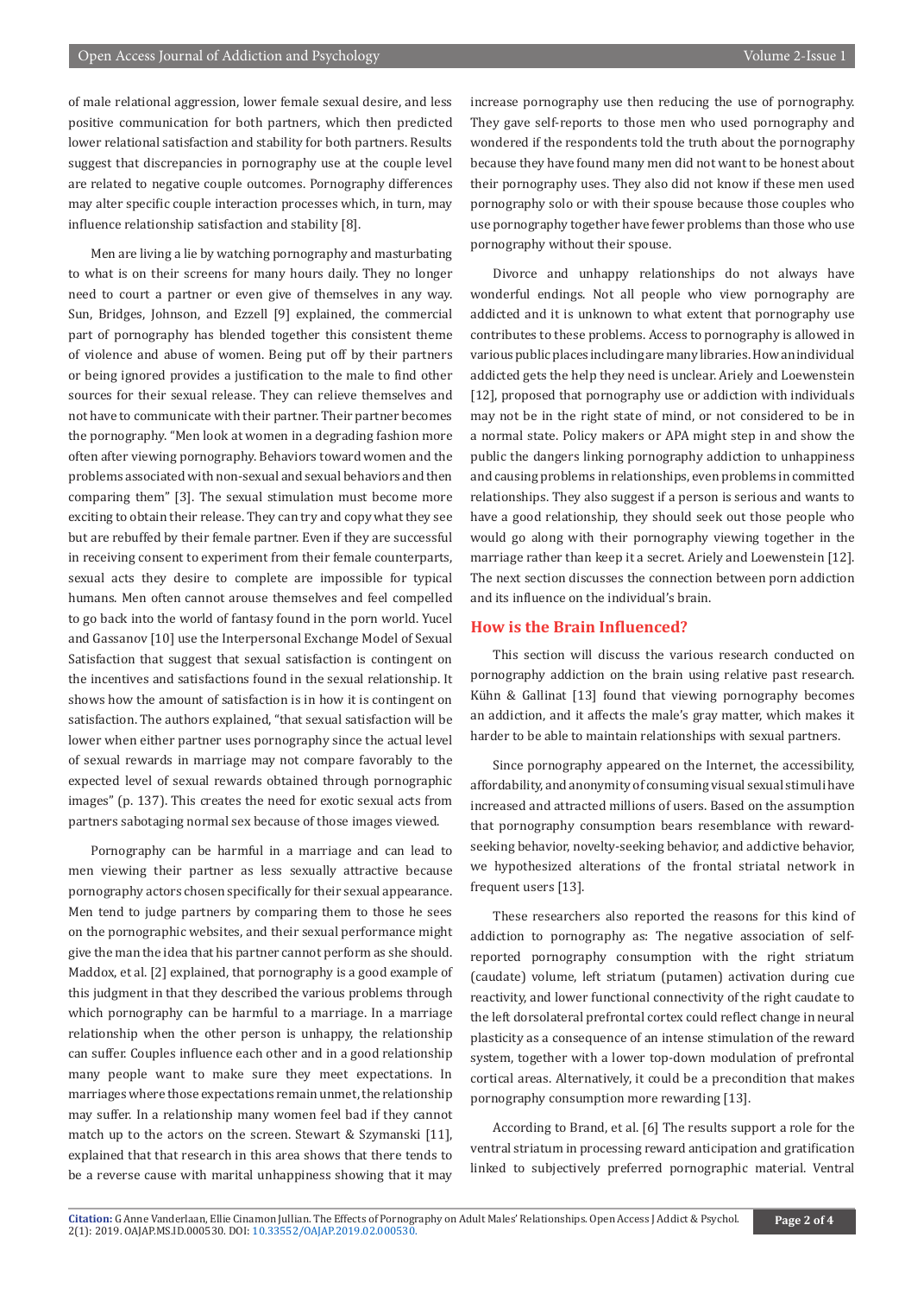striatal reactivity was sensitive to personal preferences and explained variation in symptom severity. Thus, mechanisms for reward anticipation in ventral striatum may contribute to a neural explanation of why individuals with certain preferences and sexual fantasies are at-risk for losing their control over Internet pornography consumption.

 The newest research with functional magnetic resonance imaging (FMRI) shows that this problem of pornography addiction resembles gambling addictions and drug addiction [14].

The Internet has many areas where one could potentially become addicted to such as purchasing items on auctions site, gaming, social activities, and gambling. The one that has the highest addiction levels on the Internet for addiction currently is gaming. And it has been studied and researched more than any of the other possible addictive activities [15].

The next section involves the effect pornography could have on the individual's sense of self. Included in this discussion is the topic of self-perceptions, cognitive psychology.

# **How Men Measure Up to What They Watch on Pornography?**

Most people build who they are, or their identities from experiences, our back grounds, our beliefs, how we see the world and our internal self-perceptions. George Kelly (1905- 1967) was one of the earliest Cognitive psychologists. According to Kelly's Personal Construct Theory, everyone interprets the world differently and uses these constructs to predict how they will affect us as individuals (Allpsych, 2018). This theory is applicable to pornographic used. Pornography can influence a person's view of their own relationships and influence their identity. Certain amounts of shame might come with the addictive use of pornography, which could make it more difficult in forming relationships. Watching the actors in these videos could negatively effect on how men perceive their genitals or their bodies after viewing Internet pornography [16]. Body image while watching pornography could teach men that they are not big enough or good enough to be in a relationship. Armed Forces Health Surveillance Center reported on a 2014 study of 367 military personnel ages 21 to 40 found erectile dysfunction in 33.2 percent of the men [17]. The author goes on to state that the Increase in erectile dysfunction has coincided with easy access to internet pornography. In fact, many studies have found a correlation between an increase in pornography use and a decline in sexual desire, sexual arousal, enjoyment of sexual intimacy and sexual satisfaction as well as more sexual problems, such as erectile dysfunction. Addiction to pornography seems to affect the brain reward pathways, leading to a reward mechanism that can only be fulfilled with cues found in pornography and dulling the brain's responsiveness to normal sexual stimuli. In a way, increasing pornography desensitizes the individual to sexual stimuli [17].

If people have violent tendencies, they might be more affected using pornography. Those who already have violent tendencies are more affected by pornography. Serial killer Jeffrey Dahmer explained how he used pornography in killing the seventeen people he abducted. Ted Bundy, was a convicted rapist and mass murderer, stated in an interview recorded only four hours prior to his execution, that hard-core pornography influenced his violent tendencies and his acting out during the 1970s. Many other sexual offenders and serial killers have said that having a pornography addiction was a motivator to their dastardly deeds. The question is not that every person who engages in porn will go out and act on what they see yet there is a pattern where pornography has played a part in their actions. The key to this is that pornography use might have enabled these people who have acted out a way of fantasizing and making in the norm of life for them, in a way of desensitizing them [18-20].

According to Elizabeth Smart [21] in speaking of her abduction by Brian Mitchell in 2002, her kidnapper raped her repeatedly. Once he decided to use pornography to incite himself further against her and that her experience became a living hell. She explained that her captor would make her watch pornography and reenact what she saw.

# **Did Pornography Play a Part in Her Abductor's Fantasy?**

 Customer pleas for availability of pornography demonstrates there will be no slow down because of the addictive nature it has on the brain. Amplified ease of access to pornography shows that it is like an unstoppable train, will continuing to flourish to the detriment of human interaction. Research indicated that there is a relationship price to pay associated with pornography intake, precisely with respect to commitment in relationships [22]. Pornography is the ultimate high, much higher than sexual excitement from a partner. Pornography is always available, never talks back, never has a headache, and is never too tired. It never makes small talk or asks one to have foreplay or does not depend on being close to another human being. Pornography is always there for a person waiting with anything imagined needed or wanted. It is exciting, and one does not have to share the feelings. And one can go as many times per day without even buying flowers. Men using pornography for entertainment watching, then faping may not understand that they are making pathways in their brain connections from the arousal and then meeting that sexual satisfaction. They must watch pornography that is new and changing with more extreme results and might even dip into the no return zone that changes again to reach that sexual high. Pornography and sex trafficking come into play because the connection is real. Because of this buy-it-now idea of instant gratification, pornography has become an addiction as damming as slavery. It is sexual slavery bought and paid for by pornographic use. Most of those vulnerable people used and abused by these films do not realize the extent of their addiction, or even that they are addicted. Thus, the cycle continues and escalates as demand increases for more pornography. It is big business. There is an obvious need for more research as an effort to protect those who are most vulnerable to this trap and be aware of how pornography hurts relationships, and worse, and it has key ties in harming the brain [23-28].